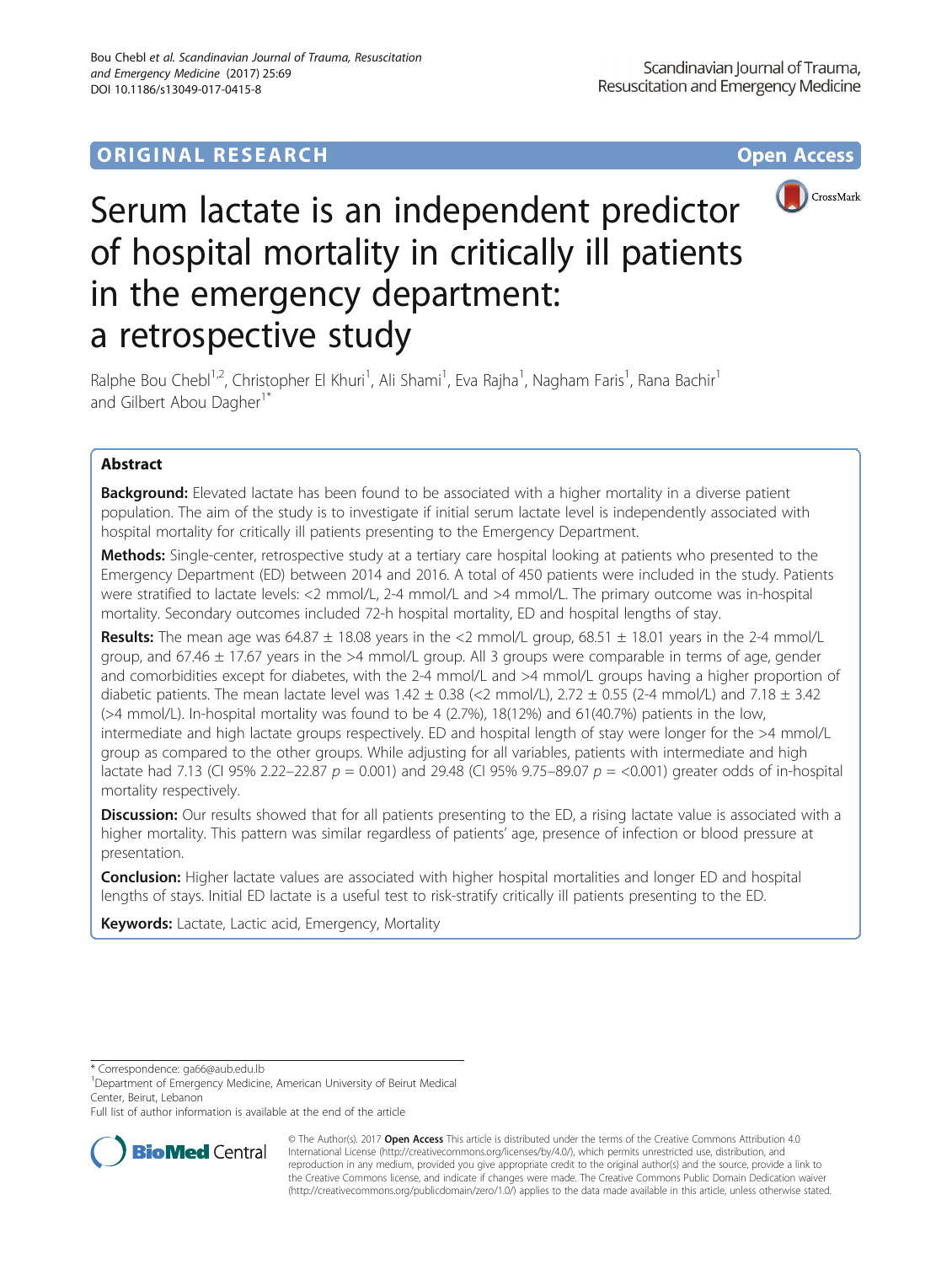# Background

Lactate is the end product of pyruvate metabolism via the enzyme lactate dehydrogenase [\[1, 2](#page-6-0)]. Elevated Lactate levels have been associated with increased morbidity and mortality in a diverse patient population including: trauma, sepsis, multiple organ failure and elderly patients [\[3](#page-6-0)–[10](#page-6-0)]. Additionally, lactate levels have been used to risk stratify septic patients to determine their disposition and intensity of treatment. Septic patients typically would be stratified to <2 mmol/L (low level) or >4 mmol/L (high level) with one of the treatment end points aimed at lowering serum lactate levels [[11](#page-6-0)–[13\]](#page-6-0). However, few studies have looked at lactate's role as an independent predictor of mortality in patients presenting to the emergency department (ED) [[10, 14](#page-6-0)]. The aim of this study was to ascertain if initial serum lactate level is independently associated with in-hospital mortality among critically ill patients presenting to the emergency department (ED).

# Methods

# Study design and setting

This was a single center, retrospective, chart review, cohort study conducted in an academic ED of a large tertiary care center. The study was approved by the American University of Beirut's institutional review board (AUB IRB ER.RB.01). All patients presenting to the ED from January 2014 to January 2016 had their medical records queried via the hospital's Electronic Health Record (EHR). Research assistants extracted all information from scanned charts and electronic laboratory reports. Before the initiation of data collection, multiple meetings with the principle investigators were conducted to standardize the process.

The inclusion criteria were: patients  $\geq 18$  years of age, an emergency severity index (ESI) level of ≤3 at presentation, required hospital admission and an initial serum lactate level drawn in the ED.

#### Sample size calculation

After the pooling of all patients that fit our criteria, patients were stratified into 3 groups: those with a serum lactate of <2 mmol/L (low level), 2-4 mmol/L (intermediate level) and >4 mmol/L (high level). Power calculation assumed a hospital mortality of patients with lactate levels of <2 mmol/L, 2-4 mmol/L and >4 mmol/L to be 4%, 11% and 23% respectively from an extensive literature review [[11](#page-6-0)–[13, 15\]](#page-6-0). In order to attain a power of 0.8 and an alpha of 0.05 for finding a difference in hospital mortality between low and intermediate levels in addition to intermediate and high levels of lactate, a minimum of 150 patients were required in each arm. The required number of patients was chosen from each group via a computer-randomized selection.

# Exposure: serum lactate

Initial serum lactate is drawn in our ED by registered nurses before the initiation of resuscitation. Lactate tubes (lithium heparinized green top) are placed immediately on ice and delivered to the chemistry laboratory within 15 min for analysis. During the ED encounters, the indications for lactate testing included risk stratification of critically ill patients including suspected sepsis, trauma, and patients presenting with shock.

# Outcome measures

The primary outcome of the study was in-hospital mortality. Secondary outcomes included: 72-h mortality as well as ED and hospital lengths of stay.

# Other factors

The exposure of interest was initial lactate level. Control variables that were collected included: Patients' age, gender, past medical history, recent surgical history, pregnancy status and use of lactate elevating medications (metformin, isoniazid, anti-retroviral drugs). Discharge diagnoses were noted from the patients' discharge summaries and ICD-9 coding. Vital signs and laboratory tests were also obtained. Additionally, patient disposition; either discharged, or admitted to the intensive care unit (ICU) or regular floor was documented.

#### Statistical analysis

Statistical analyses were performed using SPSS 23.0 (SPSS Inc., Chicago, IL, USA). The distributions of the continuous and categorical variables were presented as mean ± standard deviation and frequency/percentages respectively. Stratifying selected characteristics by hospital mortality and by lactate level was done using the Pearson's chi-square test/Fischer test and the one-way ANOVA where applicable. Tests were interpreted at a significance level (alpha ≤0.05).

In the bivariate analysis, Student's t-test and Pearson's chi square test were used to assess the significance of the statistical association between the independent variables (continuous and categorical) and hospital mortality; the dependent variable. Both tests were interpreted at a predetermined significance level (alpha = 0.05). Furthermore, the magnitude of association between the predictor variables and hospital mortality was determined through the calculation of odds ratios (OR) and their corresponding 95% confidence intervals (CI). A multivariate analysis was performed using logistic regression to look for the association between the primary outcome variable and all predictor factors. A backward selection procedure, with significance level for removal from the model set at 0.1, was conducted by fitting hospital mortality with all risk factors found to be significant in the bivariate level, in addition to those considered as being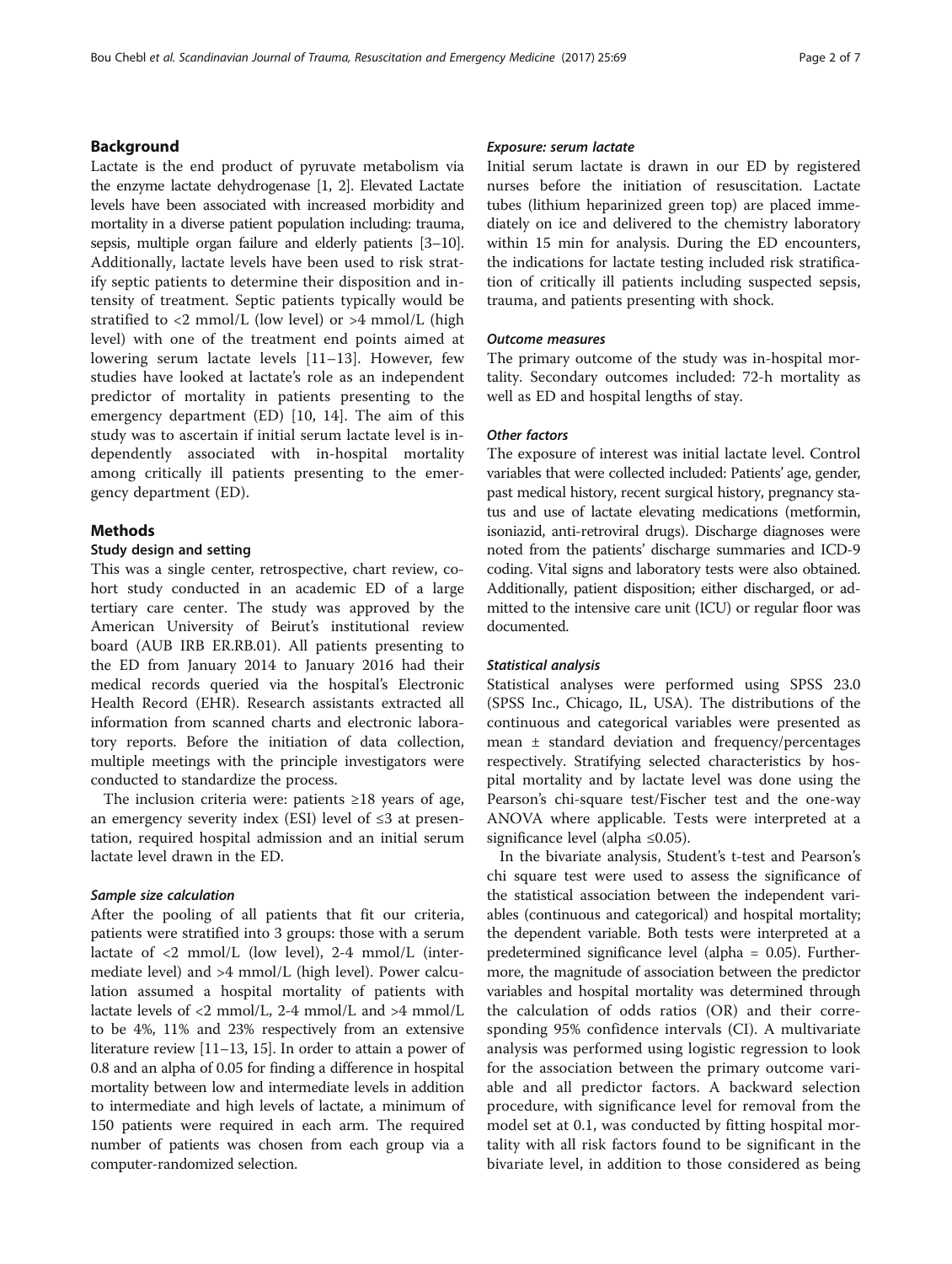<span id="page-2-0"></span>clinically meaningful. Furthermore, a goodness of fit was done to assess if the final model was good enough at discriminating between the two categories of the outcome variable "hospital mortality: yes/no".

# Results

#### Population characteristics

A total of 450 patients were included in the study with 150 allocated to each lactate group of <2 mmol/L, 2- 4 mmol/L and >4 mmol/L. The mean age of the patients was  $64.87 \pm 18.08$  years in the <2 mmol/L group, 68.51  $\pm$  18.01 years in the 2-4 mmol/L group, and  $67.46 \pm 17.67$  in the >4 mmol/L group. All 3 groups were comparable in terms of age, gender and comorbidities except for diabetes with the 2-4 mmol/L and >4 mmol/L groups having a higher proportion of diabetic patients. Metformin use was more prevalent in these two groups as well. None of the study patients were found to be taking Isoniazid or anti-retroviral drugs. The most common discharge diagnosis in all strata was infection related (79.3, 84.7 and 76.7% respectively). The information is summarized in Table 1.

# Vital Signs and laboratory tests

Table [2](#page-3-0) presents the vital signs and laboratory results upon admission to the ED. Heart rate (HR), systolic blood pressure (SBP), temperature, lactate level and white blood cell (WBC) count differed significantly among the 3 strata. The mean initial lactate level in each group was  $1.42 \pm 0.38$  (<2 mmol/L),  $2.72 \pm 0.55$  (2-4 mmol/L) and 7.18  $\pm$  3.42 (>4 mmol/L). Arterial pH was also found to be different in the >4 mmol/L group with mean pH of  $7.31 \pm 0.16$ ; lower than the other 2 groups (7.38  $\pm$  0.09 and 7.35  $\pm$  0.09 for the 2-4 mmol/L and <2 mmol/L groups respectively). SBP was found to be  $120.03 \pm 28.23$  in the low lactate group,  $124.56 \pm 28.54$  in the intermediate lactate group and  $114.13 \pm 29.92$  in the high lactate group. Temperature was lower in the  $>4$  mmol/L lactate group (37.05  $\pm$  1.10) when compared to the low and intermediate groups  $(37.23 \pm 1.04)$  and 37.42 ± 1.04 respectively). HR and WBC trended higher with increasing lactate levels.

# Length of stay and in-hospital mortality analysis

As shown in Table [3,](#page-3-0) length of stay in the ED was found to be different among the 3 strata with patients in the

#### Table 1 Population characteristics

|                                    | <2 mmol/L $(N = 150)$ | 2-4 mmol/L $(N = 150)$ | $>4$ mmol/L ( $N = 150$ ) | $p$ -value |
|------------------------------------|-----------------------|------------------------|---------------------------|------------|
| Age (years) (Mean $\pm$ SD)        | $64.87 \pm 18.08$     | $68.51 \pm 18.01$      | $67.46 \pm 17.67$         | 0.194      |
| Male sex no.(%)                    | 78 (52.0)             | 92(61.3)               | 86 (57.3)                 | 0.262      |
| DM no.(%)                          | 43 (28.7)             | 67(44.7)               | 77 (51.3)                 | < 0.001    |
| CAD no.(%)                         | 44 (29.3)             | 48 (32.0)              | 58 (38.7)                 | 0.210      |
| CKD no.(%)                         | 32(21.3)              | 27 (18.0)              | 34 (22.7)                 | 0.589      |
| Metabolic illness no.(%)           | 5(3.3)                | 0(0.0)                 | 2(1.3)                    | 0.063      |
| Malignancy no.(%)                  | 50 (33.3)             | 34 (22.7)              | 45 (30.0)                 | 0.113      |
| Recent surgery no.(%)              | 3(2.0)                | 4(2.7)                 | 9(6.0)                    | 0.134      |
| Medication use no.(%)              |                       |                        |                           |            |
| Metformin                          | 9(6.0)                | 29 (19.3)              | 27 (18.0)                 | 0.001      |
| Discharge diagnosis no.(%)         |                       |                        |                           |            |
| Infection                          | 119 (79.3)            | 127 (84.7)             | 115 (76.7)                | 0.208      |
| Trauma                             | 5(3.3)                | 7(4.7)                 | 13(8.7)                   | 0.111      |
| Cardiogenic shock                  | 0(0.0)                | 0(0.0)                 | 27 (18.0)                 | < 0.001    |
| MI                                 | 1(0.7)                | 2(1.3)                 | 10(6.7)                   | 0.003      |
| Stroke                             | 4(2.7)                | 3(2.0)                 | 4(2.7)                    | 0.911      |
| Neurogenic shock                   | 0(0.0)                | 0(0.0)                 | 3(2.0)                    | 0.049      |
| <b>DKA</b>                         | 0(0.0)                | 2(1.3)                 | 4(2.7)                    | 0.132      |
| Ethanol toxicity                   | 1(0.7)                | 2(1.3)                 | 1(0.7)                    | 0.777      |
| Acute limb ischemia                | 3(2.0)                | 2(1.3)                 | 3(2.0)                    | 0.881      |
| <b>DVT</b>                         | 0(0.0)                | 0(0.0)                 | 3(2.0)                    | 0.049      |
| <b>DIC</b>                         | 0(0.0)                | 0(0.0)                 | 2(1.3)                    | 0.134      |
| Obstetric emergencies <sup>a</sup> | 2(1.3)                | 0(0.0)                 | 0(0.0)                    | 0.134      |

<sup>a</sup>Diagnoses included: PPROM (Preterm premature rupture of membranes) and Missed Abortion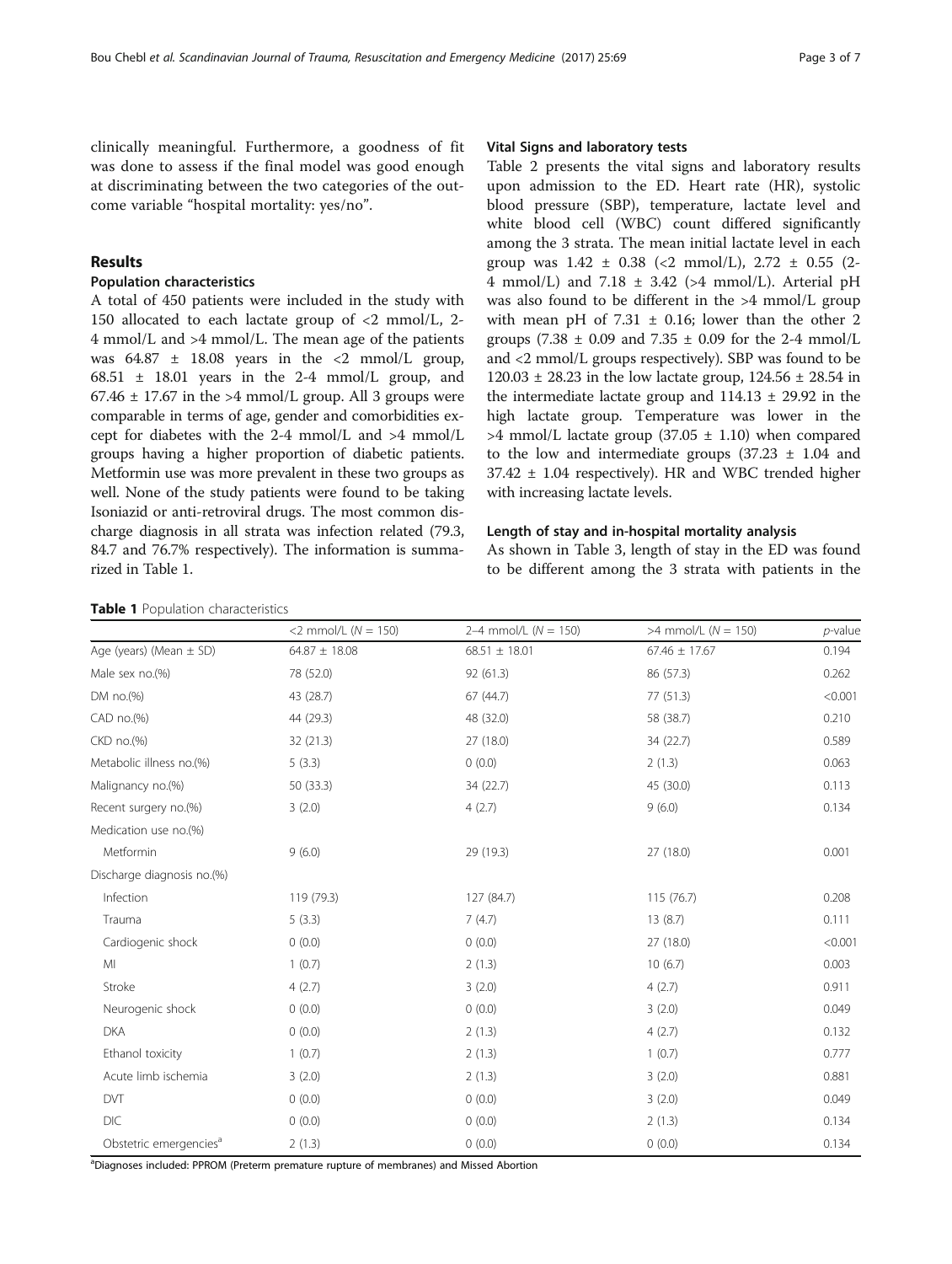|                                                                           | $<$ 2 mmol/L ( $N = 150$ ) | 2–4 mmol/L $(N = 150)$ | $>4$ mmol/L ( $N = 150$ ) | p-value |
|---------------------------------------------------------------------------|----------------------------|------------------------|---------------------------|---------|
| HR (bpm) (Mean $\pm$ SD)                                                  | $95.22 \pm 21.27$          | $100.69 \pm 24.14$     | $103.59 \pm 23.74$        | 0.007   |
| RR (Breaths/min) (Mean $\pm$ SD)                                          | $21.91 \pm 5.54$           | $22.09 \pm 5.54$       | $23.22 \pm 6.11$          | 0.110   |
| SBP (mmHg) (Mean $\pm$ SD)                                                | $120.03 \pm 28.23$         | $124.56 \pm 28.54$     | $114.13 \pm 29.92$        | 0.009   |
| DBP (mmHg) (Mean $\pm$ SD)                                                | $66.31 \pm 17.88$          | $67.31 \pm 18.24$      | $65.12 \pm 22.06$         | 0.626   |
| $O2$ saturation (%) (Mean $\pm$ SD)                                       | $95.09 \pm 7.83$           | $95.03 \pm 9.28$       | $93.37 \pm 8.30$          | 0.147   |
| Temperature ( $^{\circ}$ C) (Mean $\pm$ SD)                               | $37.23 \pm 1.04$           | $37.42 \pm 1.04$       | $37.05 \pm 1.10$          | 0.013   |
| Lactate level (mmol/L) (Mean $\pm$ SD)                                    | $1.42 \pm 0.38$            | $2.72 \pm 0.55$        | $7.18 \pm 3.42$           | < 0.001 |
| WBC ( $x10^9$ cells/L) (Mean $\pm$ SD)                                    | $11,071.33 \pm 6908.81$    | 12,728.00 ± 6860.88    | $15,583.33 \pm 12,135.99$ | < 0.001 |
| Hemoglobin (mg/dl) (Mean $\pm$ SD)                                        | $11.54 \pm 3.37$           | $11.58 \pm 2.19$       | $11.30 \pm 2.56$          | 0.640   |
| Hematocrit (mg/dl) (Mean $\pm$ SD)                                        | $33.46 \pm 7.10$           | $34.69 \pm 6.55$       | $34.30 \pm 8.10$          | 0.331   |
| Arterial pH (Mean $\pm$ SD) <sup>a</sup>                                  | $7.35 \pm 0.09$            | $7.38 \pm 0.09$        | $7.31 \pm 0.16$           | 0.001   |
| PaCO <sub>2</sub> (mmHg) (Mean $\pm$ SD) <sup>a</sup>                     | $41.63 \pm 21.57$          | $37.35 \pm 13.22$      | $34.98 \pm 16.22$         | 0.098   |
| PaO <sub>2</sub> (mmHg) (Mean $\pm$ SD) <sup>a</sup>                      | $97.03 \pm 47.74$          | $97.45 \pm 48.05$      | $109.53 \pm 70.75$        | 0.350   |
| Troponins (mg/dl) (Mean $\pm$ SD) <sup>b</sup>                            | $0.10 \pm 0.22$            | $0.07 \pm 0.12$        | $0.11 \pm 0.13$           | 0.254   |
| Creatinine (mg/dl) (Mean $\pm$ SD)                                        | $1.63 \pm 1.94$            | $1.44 \pm 1.35$        | $1.90 \pm 1.65$           | 0.053   |
| $301.11.1$ $1.01.1$ $1.07.11.11.1$ $1.01.10.11.11.1$ $1.01.01.10.11.11.1$ |                            |                        |                           |         |

<span id="page-3-0"></span>Table 2 Vital signs and laboratory tests upon presentation

<sup>a</sup>Obtained from 205 patients: 41 (<2 mmol/L), 64 (2-3.9 mmol/L) and 100 (>4 mmol/L)<br><sup>b</sup>Obtained from 158 patients: 39 (<2 mmol/L), 56 (2-4 mmol/L) and 63 (>4 mmol/L)

 $^{b}$ Obtained from 158 patients: 39 (<2 mmol/L), 56 (2-4 mmol/L) and 63 (>4 mmol/L)

 $>4$  mmol/L lactate cohort staying  $16.49 \pm 16.83$  h as opposed to  $11.83 \pm 21.05$  for the <2 mmol/L group and  $11.71 \pm 13.04$  for the 2-4 mmol/L group ( $p = 0.025$ ). Patients with a lactate >4 mmol/L also had a slightly longer hospital length of stay as compared to the other two groups. The mean hospital LOS was found to be  $10.36 \pm 12.60$  days in the lactate >4 mmol/L group as compared to  $8.09 \pm 8.78$  days for the 2-4 mmol/L group and  $7.80 \pm 8.06$  in the <2 mmol/L group. Out of all the patients in their respective groups, 4 (2.7%), 18 (12%) and 61 (40.7%) died within their hospital stay ( $p = 0.001$ ). There were no 72-h mortalities in the low and intermediate lactate level groups in contrast to 25 (16.6%) in the high lactate group ( $p = <0.001$ ).

In-hospital mortalities were stratified according to age  $\left( < 65 \text{ years} \right)$  and  $\ge 65 \text{ years}$ ), systolic blood pressure (<90 mmHg and ≥90 mmHg) and infection status (Yes/ No) for each lactate subgroup. It was noted that, regardless of age, infection status or blood pressure, there was an increase in in-hospital mortality with an increasing lactate level. These results are summarized in Table [4.](#page-4-0)

Furthermore, a subgroup analysis was done by stratifying each lactate group by infection status, age and blood pressure in order to look for associations between these variables in regards to hospital mortality. Although the results were not statistically significant, patients older than 65 years had a higher mortality than patients younger than 65 years of age (15(14.2%) versus 3(6.8%) and 43 (43.0%) versus 18 (36.0%) respectively) in the intermediate and the high lactate groups. In a similar manner, patients with an infectious process as a cause for their lactate elevation had a higher in-hospital mortality compared to patients who did not have any infection (17(13.4%) versus 1 (4.3%) in the intermediate group. The mortality was similar in the high lactate group regardless of infection (47 (40.9%) versus 14 (40%)). Absence of infection was associated with a higher mortality in the low lactate group (2 (6.5%) versus 2 (1.7%)). Finally, normotensive patients were found to have a slightly higher mortality in the intermediate and high lactate groups when compared to hypotensive patients. In contrast, in the low lactate cohort, hypotensive patients had a higher mortality than normotensive patients Table [5](#page-4-0).

|  |  | Table 3 Mortality and length of stay |  |
|--|--|--------------------------------------|--|
|--|--|--------------------------------------|--|

| <b>I WINTED</b> INTO TEXTLY CITED TELLOIDED SECUY |                            |                        |                           |            |  |
|---------------------------------------------------|----------------------------|------------------------|---------------------------|------------|--|
|                                                   | $<$ 2 mmol/L ( $N = 150$ ) | 2–4 mmol/L $(N = 150)$ | $>4$ mmol/L ( $N = 150$ ) | $p$ -value |  |
| Length of stay ED (hours) (Mean $\pm$ SD)         | $11.83 + 21.05$            | $11.71 \pm 13.04$      | $16.49 + 16.83$           | 0.025      |  |
| Length of stay Hospital (days) (Mean $\pm$ SD)    | $7.80 \pm 8.06$            | $8.09 + 8.78$          | $10.36 \pm 12.60$         | 0.055      |  |
| Mortality no.(%)                                  |                            |                        |                           |            |  |
| Hospital                                          | 4(2.7)                     | 18 (12.0)              | 61(40.7)                  | < 0.001    |  |
| 72-h                                              | (0.0)                      | 0(0.0)                 | 25 (16.7)                 | < 0.001    |  |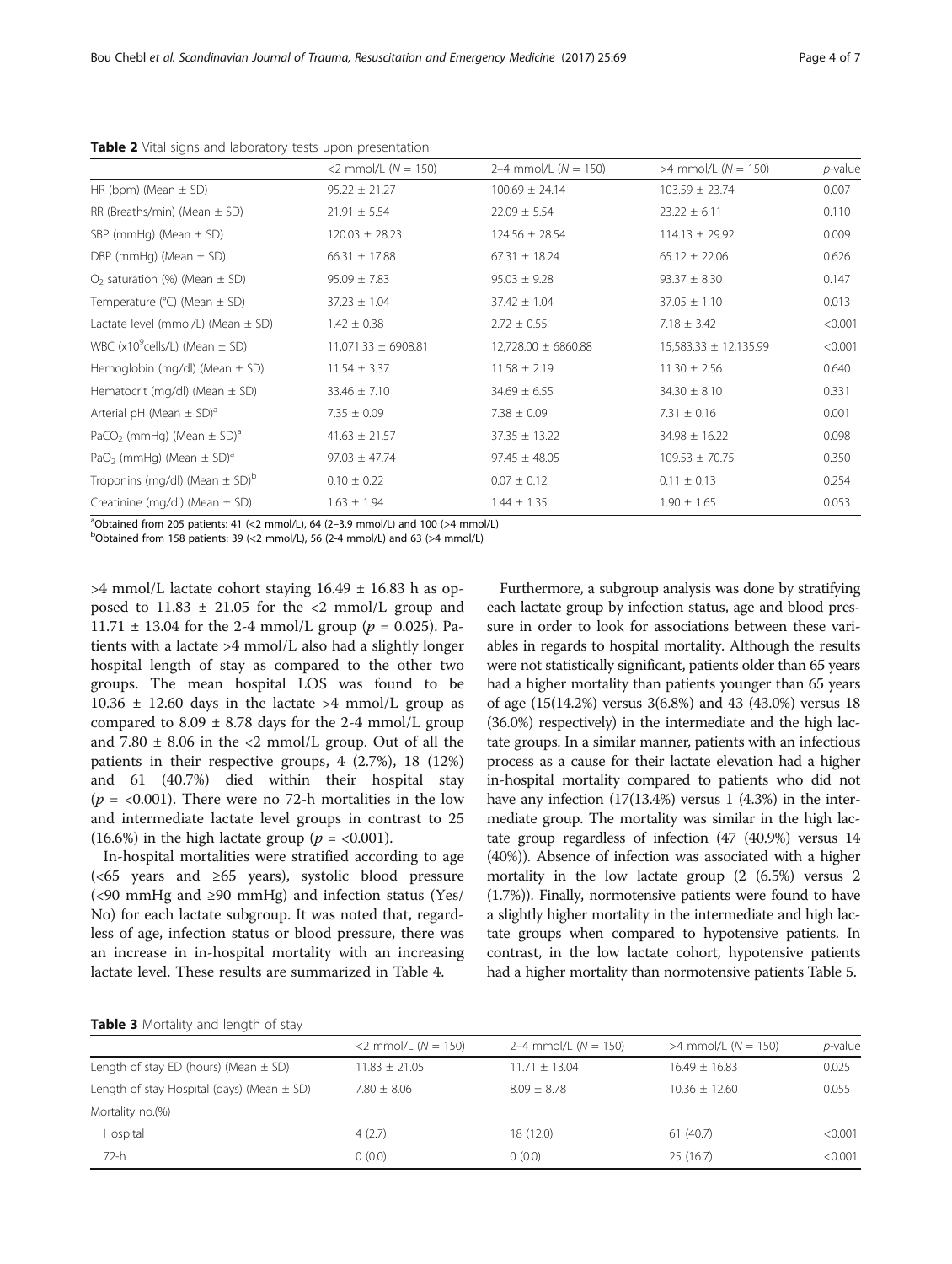| Hospital mortality       |               |                       |                        |                           |            |
|--------------------------|---------------|-----------------------|------------------------|---------------------------|------------|
| Lactate<br>Strata no.(%) |               | <2 mmol/L $(N = 150)$ | 2-4 mmol/L $(N = 150)$ | $>4$ mmol/L ( $N = 150$ ) | $P$ -value |
| Age (years)              | <65           | 2(3.1)                | 3(6.8)                 | 18 (36.0)                 | < 0.001    |
|                          | $\geq 65$     | 2(2.3)                | 15(14.2)               | 43 (43.0)                 | < 0.001    |
| Infection                | Yes           | 2(1.7)                | 17(13.4)               | 47 (40.9)                 | < 0.001    |
|                          | <b>No</b>     | 2(6.5)                | 1(4.3)                 | 14(40.0)                  | < 0.001    |
| SBP (mmHg)               | SBP < 90      | 3(15.0)               | 2(11.1)                | 10(35.7)                  | 0.092      |
|                          | $SBP \geq 90$ | (0.8)                 | 16(12.1)               | 44 (38.3)                 | < 0.001    |
| Total                    |               | 4(2.7)                | 18 (12.0)              | 61(40.7)                  | < 0.001    |

<span id="page-4-0"></span>Table 4 In-hospital mortality among the different lactate groups stratified to ages ≥65 and <65 yrs., infected/non-Infected and SBP <90 mmHg and ≥90 mmHg

Table 6 shows the multiple logistic regression that was performed in order to ascertain the independent association between lactate and in-hospital mortality. The <2 mmol/L group was taken as a reference group during the multivariate analysis. The unadjusted ORs were 4.97 (CI95% 1.64–15.08) for the intermediate group and 25.02 (8.79–71.16) for the high lactate group. When adjusted for all statistically significant and clinically meaningful variables in the bivariate analysis, patients with intermediate and high lactate levels had a 7.13 (2.22– 22.87  $p = 0.001$  and 29.48  $(9.75-89.07 \quad p = <0.001)$ increased odds of in-hospital mortality respectively. Furthermore, a goodness of fit test ( $p = 0.147$ ) and ROC curve  $(A = 0.834 \, p = <0.001)$  indicated that the final model was

Table 5 Sub-analysis stratification of lactate levels by infection status, blood pressure and age in terms of hospital mortality

| Lactate Group | Infection Status | Hospital Mortality        | $p$ -value |
|---------------|------------------|---------------------------|------------|
| < 2           | No.<br>Yes       | 2(6.5%)<br>2(1.7%)        | 0.142      |
| $2 - 4$       | No<br>Yes        | $1(4.3\%)$<br>17 (13.4%)  | 0.220      |
| >4            | No.<br>Yes       | 14 (40.0%)<br>47 (40.9%)  | 0.927      |
| Lactate Group | SBP              | Hospital Mortality        | $p$ -value |
| < 2           | <90<br>$\geq 90$ | 3 (15.0%)<br>$1(0.8\%)$   | < 0.001    |
| $2 - 4$       | <90<br>$\geq 90$ | $2(11.1\%)$<br>16 (12.1%) | 0.902      |
| >4            | <90<br>$\geq 90$ | 10 (35.7%)<br>44 (38.3%)  | 0.803      |
| Lactate group | Age              | Hospital Mortality        | $p$ -value |
| < 2           | <65<br>$\geq 65$ | $2(3.1\%)$<br>2(2.3%)     | 0.764      |
| $2 - 4$       | <65<br>$\geq 65$ | $3(6.8\%)$<br>15 (14.2%)  | 0.208      |
| >4            | <65<br>$\geq 65$ | 18 (36.0%)<br>43 (43.0%)  | 0.411      |

good enough at discriminating between the two categories of the outcome variable "hospital mortality: yes/no".

#### **Discussion**

In states of tissue hypo-perfusion, the fall in oxygen delivery causes a shift to an anaerobic glycolysis where the primary energy source for cells is provided by pyruvate's conversion into lactate. This ultimately leads to a rise in the serum lactate level, which normally, ranges between 1 and 2 mmol/L. [\[1](#page-6-0), [2](#page-6-0), [16, 17\]](#page-6-0) Elevated lactate levels have been associated with poor outcomes in septic patients. Following the publication of the EGDT trial, lactate measurement was incorporated by the surviving sepsis campaign (SSC) as part of the initial management of patients with a suspected infection [\[11](#page-6-0), [15](#page-6-0)]. According to the SSC, a lactate of >4 mmol/L in a septic patient warrants aggressive therapy. However, there were recent studies that showed that infected patients with a lactate between 2 and 4 mmol/L have a risk of mortality that is twice that of patients with a lactate level  $\langle 2 \text{ mmol/L.} \rangle$ [[8](#page-6-0)–[13, 15\]](#page-6-0) In our study, we aimed to evaluate the independent association between initial serum and inhospital mortality for critically ill patients who presented to the emergency department.

Our results showed that for all patients presenting to the ED, a rising lactate value is associated with a higher mortality. Our findings are in keeping with the current literature describing the predictive ability of initial lactate levels on in-hospital mortality [\[17](#page-6-0)–[19](#page-6-0)], as we were able to show that patients with a lactate of 2-4 mmol/l had an in-hospital

Table 6 Multiple Logistic Regression for in-hospital mortality

| Crude <sup>a</sup>                                   |  | Adjusted <sup>b</sup>                                           |            |
|------------------------------------------------------|--|-----------------------------------------------------------------|------------|
| OR (CI 95%)                                          |  | $p$ -value OR (CI 95%)                                          | $p$ -value |
| 2-4 mmol/L 4.97 (1.64–15.08) 0.005 7.13 (2.22–22.87) |  |                                                                 | 0.001      |
|                                                      |  | >4 mmol/L 25.02 (8.79–71.16) < 0.001 29.48 (9.75–89.07) < 0.001 |            |

a Reference group: lactate group <2 mmol/L

**b**While controlling for all statistically significant and clinically relevant variables from the bivariate analysis in Table [1](#page-2-0)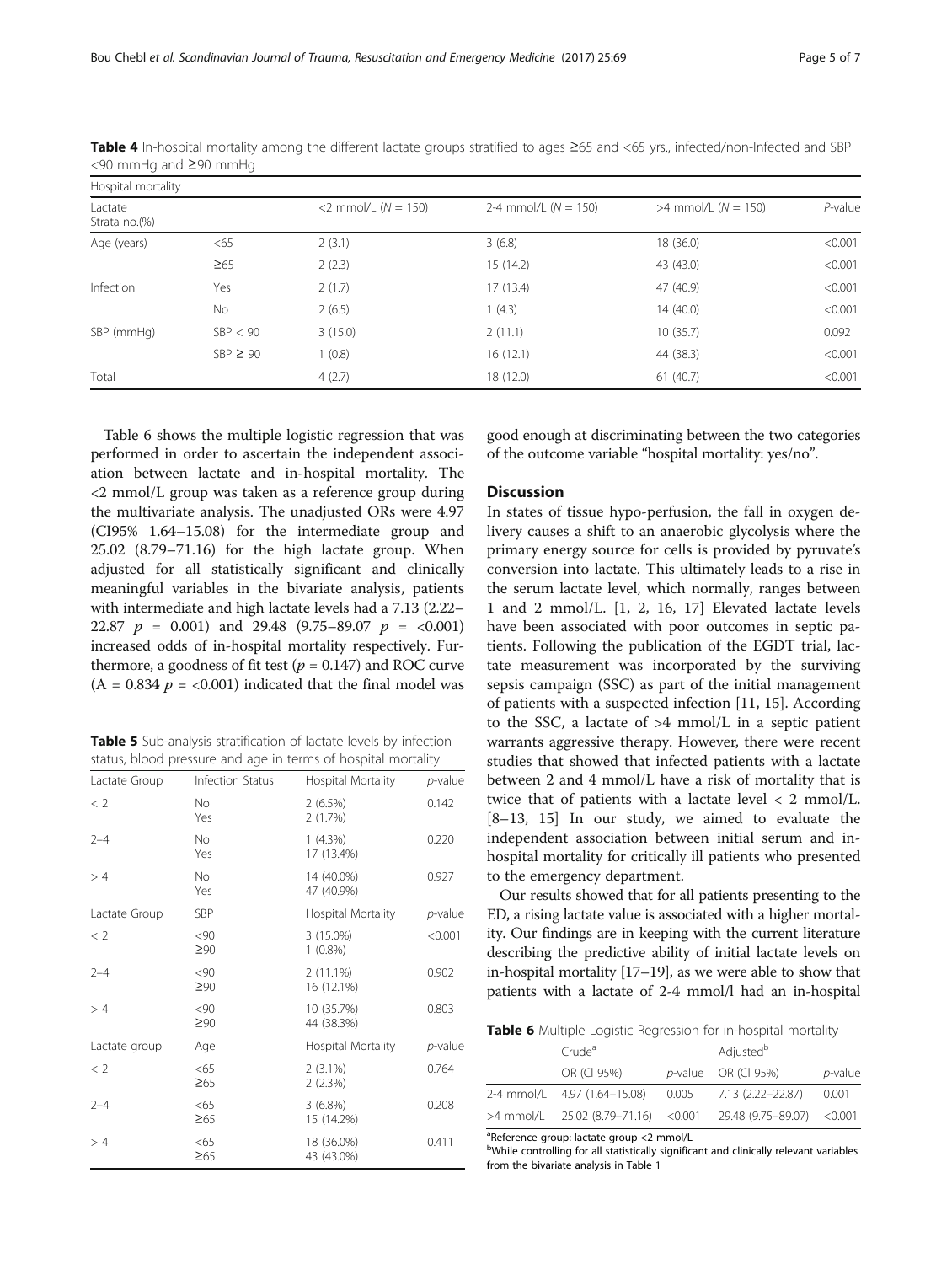mortality of 12% and more importantly, patients with a lactate >4 mmol/L were found to have an in-hospital mortality of 40.7%. Soliman et al. studied the association between lactate elevation and increased hospital length of stay. They looked at patients admitted to their ICU and noticed that patients with elevated lactate who survived to discharge had a longer length of stay than patients with normal lactate levels [\[20\]](#page-6-0). Our results were similar to the literature, as we found that the ED and hospital lengths of stay were longer as the lactate level increased.

Furthermore, several studies have independently tried to look at the prognostic value of lactate in the setting of an infectious source, in normotensive patients, and finally in elderly patients. Shapiro et al. looked at 1278 patients admitted to their hospital for an infection related cause. According to their study, mortality rates increased as lactate increased: 43 (4.9%) of 877 of patients with a lactate level between 0 and 2.5 mmol/L died, 24 (9.0%) of 267 patients with a lactate level between 2.5 and 4.0 mmol/L died, and 38 (28.4%) of 134 patients with a lactate level greater than or equal to 4.0 mmol/L died [\[21\]](#page-6-0). We noticed a similar trend in our patient cohort. As the lactate level rose in infected patients, mortality increased from 1.7% (<2 mmol/L group) to  $13.4\%$  (2-4 mmol/L group) to  $40.9\%$  (>4 mmol/L group). While our findings are in tune with Shapiro et al. it is important to note that patients with a lactate >4 mmol/L presenting without an infectious etiology still had a very high in-hospital mortality (40%). Additionally, there was no statistically significant difference in mortality between infected and non-infected patients. This further points out that the prognostic ability of lactate seems independent of the presence of infection.

Infected patients who present to the ED hypotensive and with an elevated lactate have poor outcomes, with mortalities ranging from 23 to 40% [[11](#page-6-0)–[13, 15\]](#page-6-0). Howell et al. looked at the role of lactate in patients with a suspected infection and were able to show that elevated lactate was associated with increased mortality regardless of hypotension [[22](#page-6-0)]. In our study we stratified our patients according to SBP at presentation to the ED and compared hypotensive (<90 mmHg) to normotensive (≥90 mmHg) patients among each lactate cohort and found that there was a slight increase in death with normotension except for the low lactate group. This is probably due to the fact that hypotensive patients receive more aggressive care early on in the emergency department, as opposed to patients who presented with normal blood pressure. Arnold RC et al., who showed that normotensive adults with suspected infection and elevated lactate had increased organ dysfunction and received relatively little IV fluid therapy during ED encounters, also noted this finding [[23](#page-6-0)].

Moreover, a recent study by Del Portal et al. looked at the prognostic role of lactate in elderly patients and examined its association with mortality. They looked at

patients older than 65 years of age presenting to the emergency department and stratified them according to presence or absence of infection and found that increasing lactate levels are associated with greater mortality in this subset of patients regardless of the presence or absence of infection [\[10](#page-6-0)]. Our results were similar to Del portal et al. as we noticed an increased mortality amongst elderly patients. However, it is important to note that when examining patients <65 years of age, the in-hospital mortality increased significantly as the lactate level increased.

Lactate testing in the ED seems to be a valid prognostic marker of in-hospital mortality. While it seems to be of more use in the elderly patients, a lactate level > 4 mmol/L carries a poor prognosis in critically ill patients. In their research study, Trzeciak et al. concluded that an initial lactate ≥4.0 mmol/l was associated with six-fold higher odds of acute-phase death. Furthermore, according to Howell et al. a lactate ≥4.0 mmol/l had 7.1 times the odds of death than patients with a normal lactate. In a similar manner, and after adjusting for all the variables, lactate elevation in our study was associated with an increase in in-hospital mortality. A lactate level > 2 was associated with a 7.1 times the odds of death and a lactate level > 4 was associated with 29.4 times the odds of death than patients with normal lactate. Our findings further validate the role of serum lactate as a risk-stratifying test and a prognostic tool in the emergency department.

#### Limitations

This was a retrospective chart review cohort study and the authors are aware of the inherent limitations with possible misclassification and ascertainment bias. Additionally, ICD-9 coding/discharge diagnoses errors may occur with the electronic health record chart review process. To minimize these biases, regular meetings with the PI of the study were conducted to standardize interpretation and collection of the information.

The study attempted to encompass a more diverse patient population in regards to the effect of lactate but due to the nature of the study and the choice of patients who had already had their lactate taken; the population was comprised mostly of those diagnosed with infection: a population whose lactate levels hold a known correlation with mortality and morbidity. However, our subanalysis showed regardless of lactate level that infection status did not affect mortality. It should be noted that these infected patients all received protocol-based sepsis treatment thus all received the same standard of care.

The noted mortalities in each lactate group in this study are higher than those noted in the literature. This can be explained by our choice of critically ill patients in addition to the possible selection bias whereby patients that have their lactate drawn are more likely to have a more severe